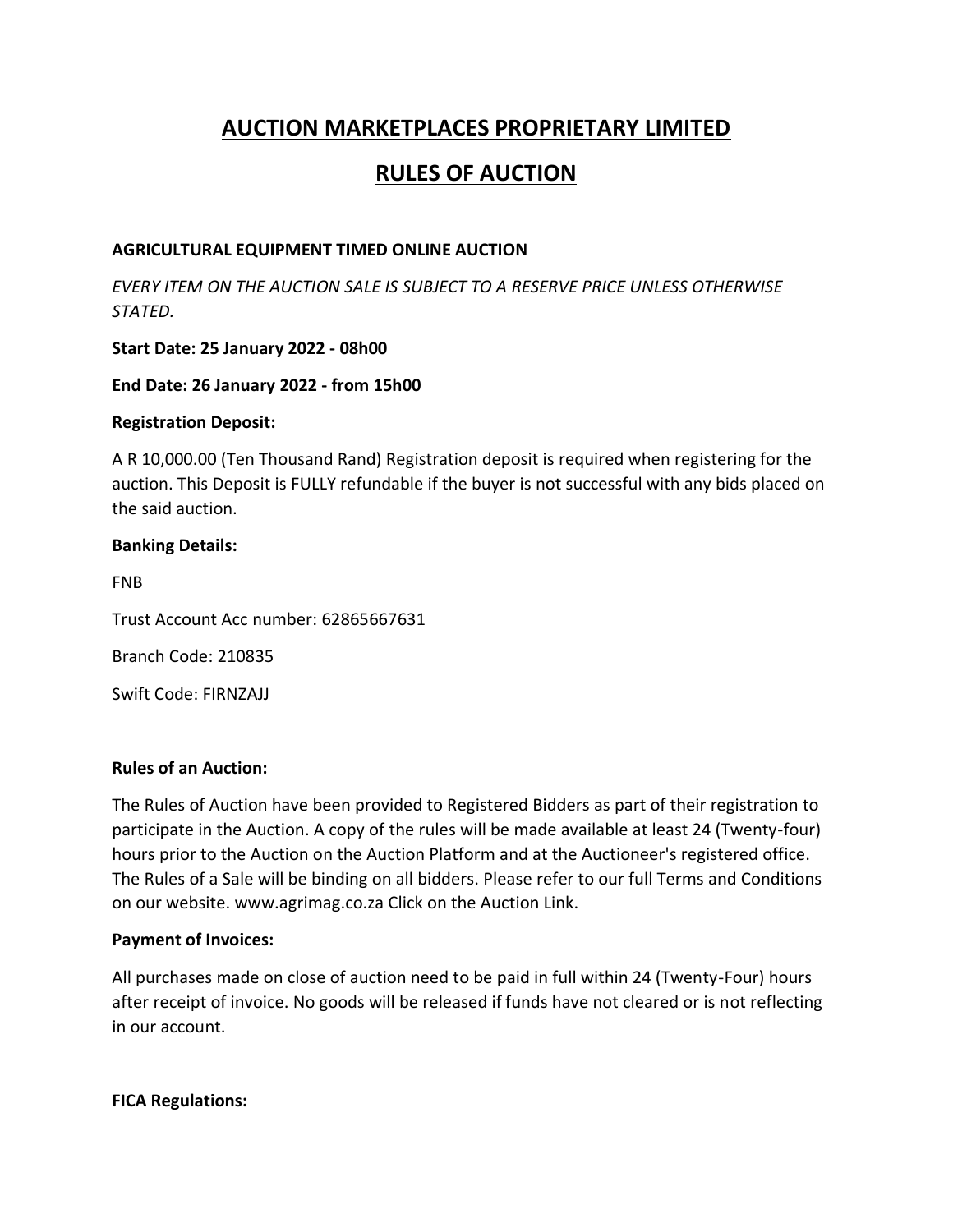No vehicles, goods or natis documents will be released without the relevant FICA documents as per our T&Cs

#### **Reserves:**

The Auctioneer reserves the right to bid on behalf of the seller up to the reserve price.

## **Buyer's Premium:**

The Buyer will be held liable for a premium of 8% plus vat on hammer price. The premium is nonnegotiable and payable by all buyers.

## **Vat:**

All bids exclude VAT. 15% VAT will be charged on all goods which will be added to buyers' invoice. NO VAT is only applicable on lots indicated as "NO VAT ON UNIT ONLY"

## **Lot Numbers:**

Lot numbers will change at least 24hrs prior to the auction going live. The purchaser must take note of this and download a new catalogue in due time.

## Vehicle Processing Fee:

Vehicle processing fee of R1950 plus VAT will be charged for each vehicle where applicable. Agrimag Online Auctions will only submit Documents to the NATIS authorities once the original NATIS documents were received from the Seller. Please note that the NATIS authorities are a Government facility and work with skeleton staff and reduced hours, due to Covid 19 lockdown. This might cause a delay in the processing of the NATIS documents.

## **Viewing:**

Viewing will be by Appointment only. Contact Surea on +27 76 737 1289 or email surea@auctionmarktplaces.co.za to arrange date and time. The purchaser confirms that they have inspected the stock interested in and has independently confirmed all the particulars of the interested stock. Odometer readings are not guaranteed and jacks, service books and spare wheels may not be included. Should the purchaser choose not to view the item of interest, the auctioneer requires an email from the purchaser to confirm that the purchaser accept the item condition as is on the pictures advertised and cannot hold the Auctioneer responsible for any unknown defects. The risk is on the purchaser and all items sold voetstoots.

## **Dispatching / Releasing of Goods:**

We will not be dispatching or releasing any goods during the auction and no exceptions will be made. All purchases made on auction are removed at the buyers' exclusive risk once funds have cleared and FICA requirements have been met. The Purchaser shall be afforded a maximum of